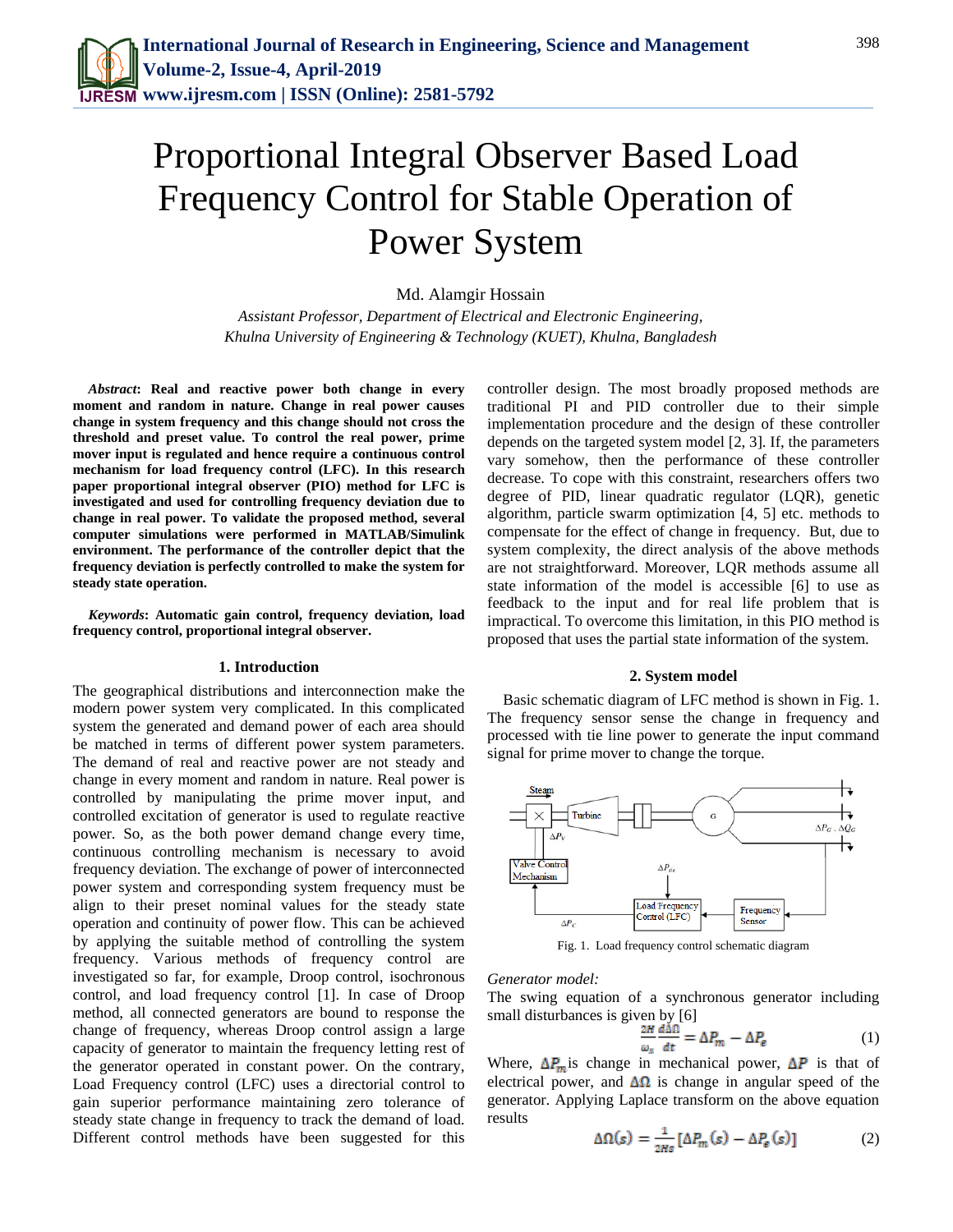The equation (2) can be represented in the form of block diagram as



Fig. 2. Generator block diagram

The speed-load characteristics of composite load is approximated as,  $\Delta P_{\rm g} = \Delta P_L + D \Delta \omega$ , where, **D** is expressed in percent change in load to percent change in frequency.

$$
\Delta P_L(s)
$$
\n
$$
\Delta P_m(s)
$$
\n
$$
\Delta P_m(s)
$$
\n
$$
\Delta P_m(s)
$$
\n
$$
\Delta P_m(s)
$$
\n
$$
\Delta P_m(s)
$$
\n
$$
\Delta P_m(s)
$$
\n
$$
\Delta P_m(s)
$$
\n
$$
\Delta P_m(s)
$$
\n
$$
\Delta P_m(s)
$$
\n
$$
\Delta P_m(s)
$$
\n
$$
\Delta P_m(s)
$$
\n
$$
\Delta P_m(s)
$$
\n
$$
\Delta P_m(s)
$$
\n
$$
\Delta P_m(s)
$$
\n
$$
\Delta P_m(s)
$$
\n
$$
\Delta P_m(s)
$$
\n
$$
\Delta P_m(s)
$$
\n
$$
\Delta P_m(s)
$$
\n
$$
\Delta P_m(s)
$$
\n
$$
\Delta P_m(s)
$$
\n
$$
\Delta P_m(s)
$$
\n
$$
\Delta P_m(s)
$$
\n
$$
\Delta P_m(s)
$$
\n
$$
\Delta P_m(s)
$$
\n
$$
\Delta P_m(s)
$$
\n
$$
\Delta P_m(s)
$$
\n
$$
\Delta P_m(s)
$$
\n
$$
\Delta P_m(s)
$$
\n
$$
\Delta P_m(s)
$$
\n
$$
\Delta P_m(s)
$$
\n
$$
\Delta P_m(s)
$$
\n
$$
\Delta P_m(s)
$$
\n
$$
\Delta P_m(s)
$$
\n
$$
\Delta P_m(s)
$$
\n
$$
\Delta P_m(s)
$$
\n
$$
\Delta P_m(s)
$$
\n
$$
\Delta P_m(s)
$$
\n
$$
\Delta P_m(s)
$$
\n
$$
\Delta P_m(s)
$$
\n
$$
\Delta P_m(s)
$$
\n
$$
\Delta P_m(s)
$$
\n
$$
\Delta P_m(s)
$$
\n
$$
\Delta P_m(s)
$$
\n
$$
\Delta P_m(s)
$$
\n
$$
\Delta P_m(s)
$$
\n
$$
\Delta P_m(s)
$$
\n
$$
\Delta P_m(s)
$$
\n
$$
\Delta P_m(s)
$$
\n
$$
\Delta P_m(s)
$$
\n
$$
\Delta P_m(s)
$$
\n
$$
\Delta P_m(s)
$$
\n
$$
\Delta P_m(s)
$$
\n
$$
\Delta P_m(s)
$$
\n
$$
\Delta P_m
$$

#### *Prime mover:*

Mechanical power output of a prime mover  $\Delta P_m$  depends on the steam valve setting, for steam turbine and can be modeled by using the following transfer function.

$$
G_T(s) = \frac{\Delta P_m(s)}{\Delta P_V(s)} = \frac{1}{1 + \tau_T s} \tag{3}
$$

The function of the governor in power generation system is to sense the change in speed of the turbine and to adjust the valve position for steady-state operation. The speed governing system for steam turbine is presented in the following Figure 4. Assuming a linear relationship with simple time constant  $\tau_a$ , input-output relation of governor can be obtained as follows,

$$
\Delta P_V(s) = \frac{1}{1 + \tau_g} \Delta P_g(s) \tag{4}
$$

Considering governor, turbine, and generator the LFC block diagram is drawn as shown in Fig. 5.



Fig. 4. Speed governing system for steam turbine



Fig. 5. Load frequency block diagram for an isolated power system

The outputs of governor, turbine, and generator can be written in s-domain as follows,

$$
(1 + \tau_g) \Delta P_V(s) = \Delta P_{ref}(s) - \frac{1}{R} \Delta \Omega(s)
$$
  
\n
$$
(1 + \tau_r s) \Delta P_m(s) = \Delta P_V
$$
  
\n
$$
(2H_s + D) \Delta \Omega(s) = \Delta P_m - \Delta P_L
$$
 (6)

Solving for first derivative term of above equations results

$$
s\Delta P_V(s) = -\frac{1}{\tau_g}\Delta P_V - \frac{1}{\tau_g}\Delta \Omega(s) + \frac{1}{R\tau_g}\Delta P_{ref}(s)
$$
  
\n
$$
s\Delta P_m(s) = \frac{1}{\tau_T}\Delta P_V - \frac{1}{\tau_T}\Delta P_m
$$
  
\n
$$
s\Delta \Omega(s) = \frac{1}{2H}\Delta P_m - \frac{D}{2H}\Delta \Omega(s) - \frac{1}{2H}\Delta P_L
$$
 (7)

In matrix form,

$$
\begin{bmatrix}\n\Delta P_V \\
\Delta P_m \\
\Delta \omega\n\end{bmatrix} = \begin{bmatrix}\n-\frac{1}{\tau_g} & 0 & -\frac{1}{R\tau_g} \\
\frac{1}{\tau_T} & -\frac{1}{\tau_T} & 0 \\
0 & \frac{1}{2H} & -\frac{D}{2H}\n\end{bmatrix} \begin{bmatrix}\n\Delta P_V \\
\Delta P_m \\
\Delta \omega\n\end{bmatrix} + \begin{bmatrix}\n0 \\
0 \\
-\frac{1}{2H}\n\end{bmatrix} \Delta P_L + \begin{bmatrix}\n\frac{1}{\tau_g} \\
0 \\
0\n\end{bmatrix} \Delta P_{ref} \tag{8}
$$

## **3. Proposed PIO controller**

The PI as well as Luenberger observer are same in terms of structure as an extended state observer for disturbance estimations, but, PI-observer consists of an extra integral feedback loop to estimate the error and offers two degrees of freedom for the estimation task. Firstly, enhance the robustness of estimations and secondly step disturbance estimation. The state space model shown in equation (8) can be expressed as follows where,  $\boldsymbol{x}$  is that state,  $\boldsymbol{u}$  is input, and  $\boldsymbol{d}$ is disturbance [7].

$$
\begin{aligned}\n\dot{\epsilon} &= Ax + Bu + Ed \\
\dot{d} &= 0 \\
y &= Cx\n\end{aligned} \tag{9}
$$

The state space model of the proportional observer is given bellow, where  $\hat{x}$  is the estimated state variables.

$$
\hat{x} = A\hat{x} + Bu + L(y - C\hat{x}) \tag{10}
$$

The error between actual and estimated values,

đ

$$
\dot{e} = \dot{x} - \hat{x} = Ax + Ed + (A - LC)\hat{x} - Ly \n= (A - LC)e + Ed
$$
\n(11)

From equation (11), it is seen that if disturbance,  $\mathbf{d} = \mathbf{0}$ , the PO can estimate the state variables if  $(A - LC)$  is stable. But, if  $d \neq 0$ , a constant steady state error occurs. To resolve this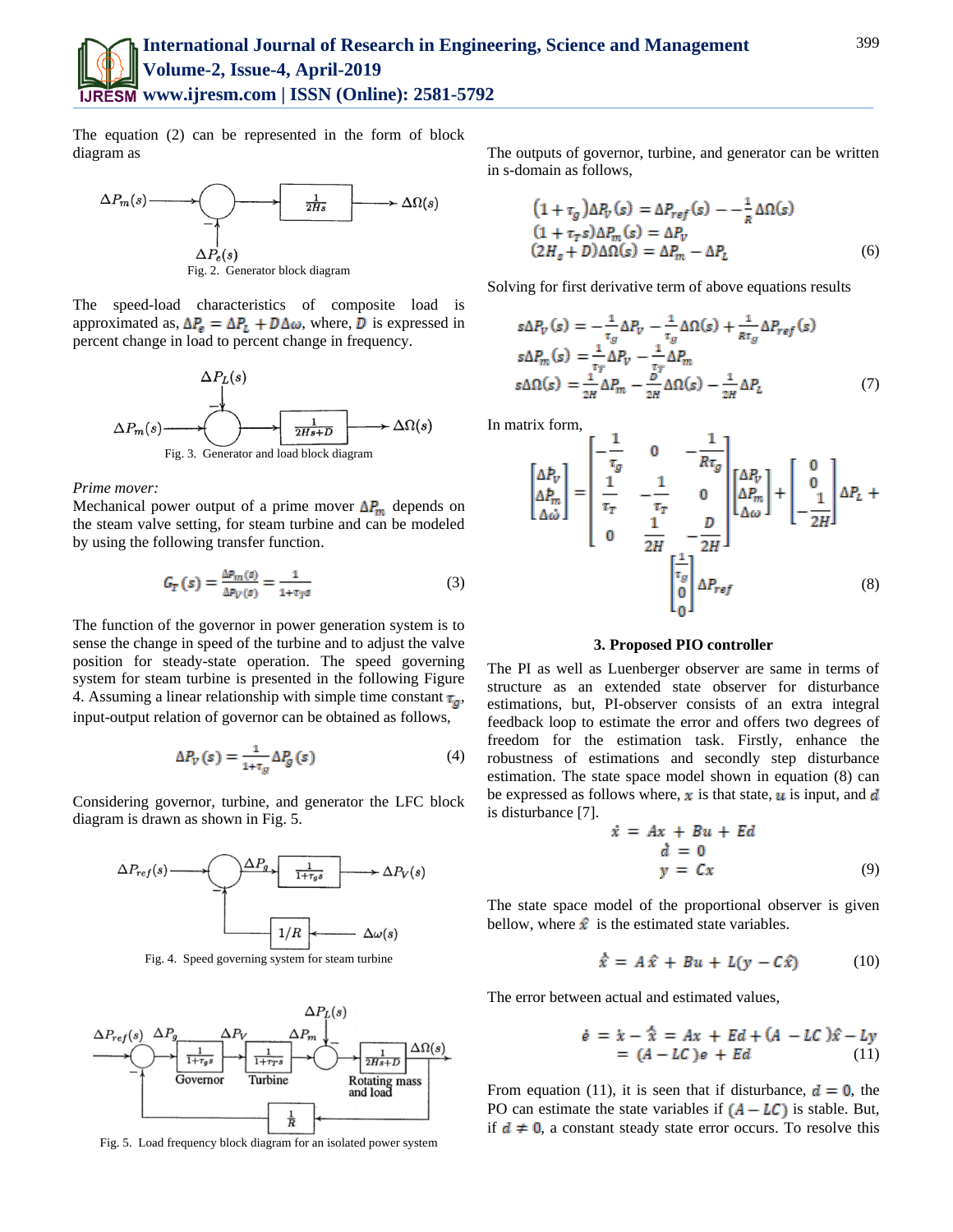

problem for estimation, a disturbance observer (DO) is used as follows,

$$
\dot{\hat{x}} = A\hat{x} + Bu + L_p(y - C\hat{x}) + E\hat{d}
$$
  

$$
\dot{\hat{d}} = L_l(y - C\hat{x})
$$
 (12)

As shown in [5], the state space model of PIO is given by,

$$
\dot{\hat{x}} = A\hat{x} + Bu + Ev + G(y - C\hat{x})
$$
  

$$
\dot{v} = F(y - C\hat{x})
$$
 (13)

From above equations (12), (13), it is obvious that the DO can be regarded as PIO in a special case. The block diagram of PIO is shown below:



Fig. 6. Block diagram of PIO

First two equations in (9) can be combined together by defining,  $z = \begin{bmatrix} x \\ d \end{bmatrix}$ , so that

$$
\dot{z} = \begin{bmatrix} A & E \\ 0 & 0 \end{bmatrix} \begin{bmatrix} x \\ d \end{bmatrix} + \begin{bmatrix} B \\ 0 \end{bmatrix} u = A_z z + B_z z \tag{14}
$$

The output of the plant in the same manner is given by

$$
y = Cx = [C \quad 0] \begin{bmatrix} x \\ d \end{bmatrix} = C_z z \tag{15}
$$

Similarly, the state space model of DO can be rewritten as follows

$$
\dot{\hat{z}} = \begin{bmatrix} A - L_p C & E \\ -L_l C & 0 \end{bmatrix} \hat{z} + \begin{bmatrix} L_p \\ L_l \end{bmatrix} y + \begin{bmatrix} B \\ 0 \end{bmatrix} u \tag{16}
$$

Adding feedback to the system shown in Figure 6, PIO based regulator is formed as shown in Fig. 7.



The state space equation of PIO can be written as combining equations (9) and (12),

$$
\begin{bmatrix} \dot{x} \\ \dot{x} \\ \dot{d} \end{bmatrix} = \begin{bmatrix} A & -BK & 0 \\ L_pC & A - BK - L_pC & E \\ L_l & -L_lC & 0 \end{bmatrix} \begin{bmatrix} x \\ \hat{x} \\ d \end{bmatrix} + \begin{bmatrix} E \\ 0 \\ 0 \end{bmatrix} d \tag{17}
$$

To make the algorithm robust, perturbation is added to the system shown in Figure 7 and the state equations will be as follows:

$$
\dot{x} = Ax + B(w - K\hat{x})u + Ed = Ax - BK\hat{x} + Bw + Ed
$$
\n
$$
\dot{x} = A\hat{x} - BK\hat{x} + L_p(y - C\hat{x}) + Ed
$$
\n
$$
= L_pCx + (A - BK - L_pC)\hat{x} + Ed
$$
\n
$$
\dot{d} = L_lCx - L_lC\hat{x}
$$
\n(18)

To calculate the robustness, the disturbance is set to zero that results,

$$
\begin{bmatrix} \dot{x} \\ \dot{x} \\ \dot{d} \end{bmatrix} = \begin{bmatrix} A & -BK \\ L_pC & A - BK - L_pC & E \\ L_l & -L_lC & 0 \end{bmatrix} \begin{bmatrix} x \\ \dot{x} \\ d \end{bmatrix} + \begin{bmatrix} E \\ 0 \\ 0 \end{bmatrix} d
$$

$$
v = \begin{bmatrix} 0 & -K & 0 \end{bmatrix} \begin{bmatrix} \dot{x} \\ \dot{x} \\ \dot{d} \end{bmatrix}
$$
(19)

By forming

 $A_{z(n+1\times n+1)} = \begin{bmatrix} A & E \\ 0 & 0 \end{bmatrix} B_{z(n+1\times p)} = \begin{bmatrix} B \\ 0 \end{bmatrix}, C_{z(q\times n+1)} = [C \quad 0]$  $K_{z(p \times n+l)} = [K \space \space 0], L_{z(n+l \times q)} = \begin{bmatrix} L_p \\ L_l \end{bmatrix}$ , the equation (19) can be rewritten as

$$
\begin{bmatrix} \dot{x} \\ \dot{z} \end{bmatrix} = \begin{bmatrix} A & BK_z \\ L_z C & A_z - B_z K_z - L_z C_z \end{bmatrix} \begin{bmatrix} x \\ \dot{z} \end{bmatrix} + \begin{bmatrix} B \\ 0 \end{bmatrix} w \tag{20}
$$
  

$$
v = \begin{bmatrix} 0 & -K_z \end{bmatrix} \begin{bmatrix} x \\ \dot{z} \end{bmatrix}
$$

## **4. Simulation and results**

To demonstrate the performance of the proposed controller the model was simulated in MATLAB/Simulink environment using model shown in Figure 8. The parameters for the simulations are as follows. Turbine time constant,  $\tau_{\rm T} = 0.5$ sec, generator time constant  $\tau_g = 0.2$  sec, generator inertia constant,  $H = 5$  sec, change in load,  $D = 0.8$ , governor speed regulation,  $R = 0.05$  per unit. The turbine rated output is 250 MW at nominal frequency of 60 Hz sudden load change of 50 MW (0.2 per unit) occurs. Considering the system parameter and according to equation (8), the value of state space matrices will be as follows:

$$
A = \begin{bmatrix} -5 & 0 & -100 \\ 2 & -2 & 0 \\ 0 & 0.1 & -0.08 \end{bmatrix}, B = \begin{bmatrix} 0 \\ 0 \\ -0.1 \end{bmatrix}, C = \begin{bmatrix} 0 & 0 & 1 \end{bmatrix}
$$

The feedback gain, K is obtained by the command, >>K=place(A, B, poles), where poles equals to  $s^4/T_s$ , where  $s^4$  is the Bessel poles, and  $T_s$  is the settling time of the regulator.

From Fig. 9 it is clear that the three states of state space model are perfectly estimated and reaches to steady state within very short time. The output of frequency deviation with time is shown in Figure 10 that indicates that change in frequency gets stable and PIO perfectly estimates the output. Fig. 11 and 12 show the actual and estimated state variables, respectively.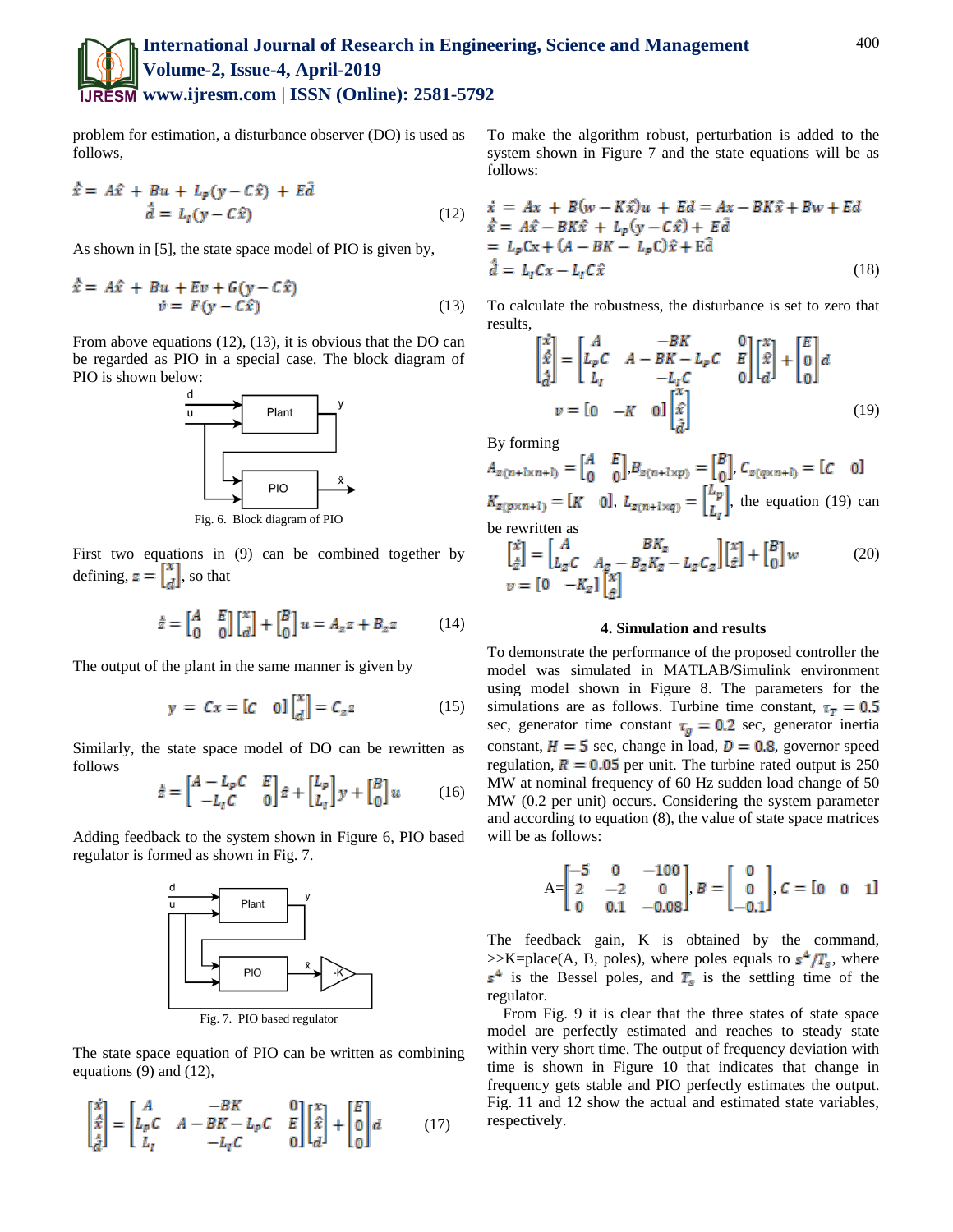









**5. Conclusion**

In this paper a PIO based load frequency algorithm is investigated and applied to the control system for LFC. The performance shows that the proposed method can perfectly estimate all the state variables and using the variables, the controller makes the system stable by optimizing the frequency deviation caused by random change in real power.

# **References**

- [1] Abdelmoumène Delassi, Salem Arif, Lakhdar Mokrani, "Load frequency control problem in interconnected power systems using robust fractional PID controller," *Ain Shams Engineering Journal*, Volume 9, Issue, Pages 77-88, 2018.
- [2] A. Kachhwaha, S. K. Pandey, A. K. Dubey and S. Gupta, "Interconnected multi-unit two-area Automatic Generation Control using optimal tuning of fractional order PID controller along with Electrical Vehicle loading," *2016 IEEE 1st International Conference on Power Electronics, Intelligent Control and Energy Systems (ICPEICES)*, Delhi, 2016, pp. 1-5.
- [3] V. S. Sundaram and T. Jayabarathi, "Load Frequency Control using PID tuned ANN controller in power system," in *1st International Conference on Electrical Energy Systems, Newport Beach*, CA, 2011, pp. 269-274.
- [4] N. E. Y. Kouba, M. Menaa, M. Hasni and M. Boudour, "Optimal load frequency control based on artificial bee colony optimization applied to single, two and multi-area interconnected power systems," in *3rd*